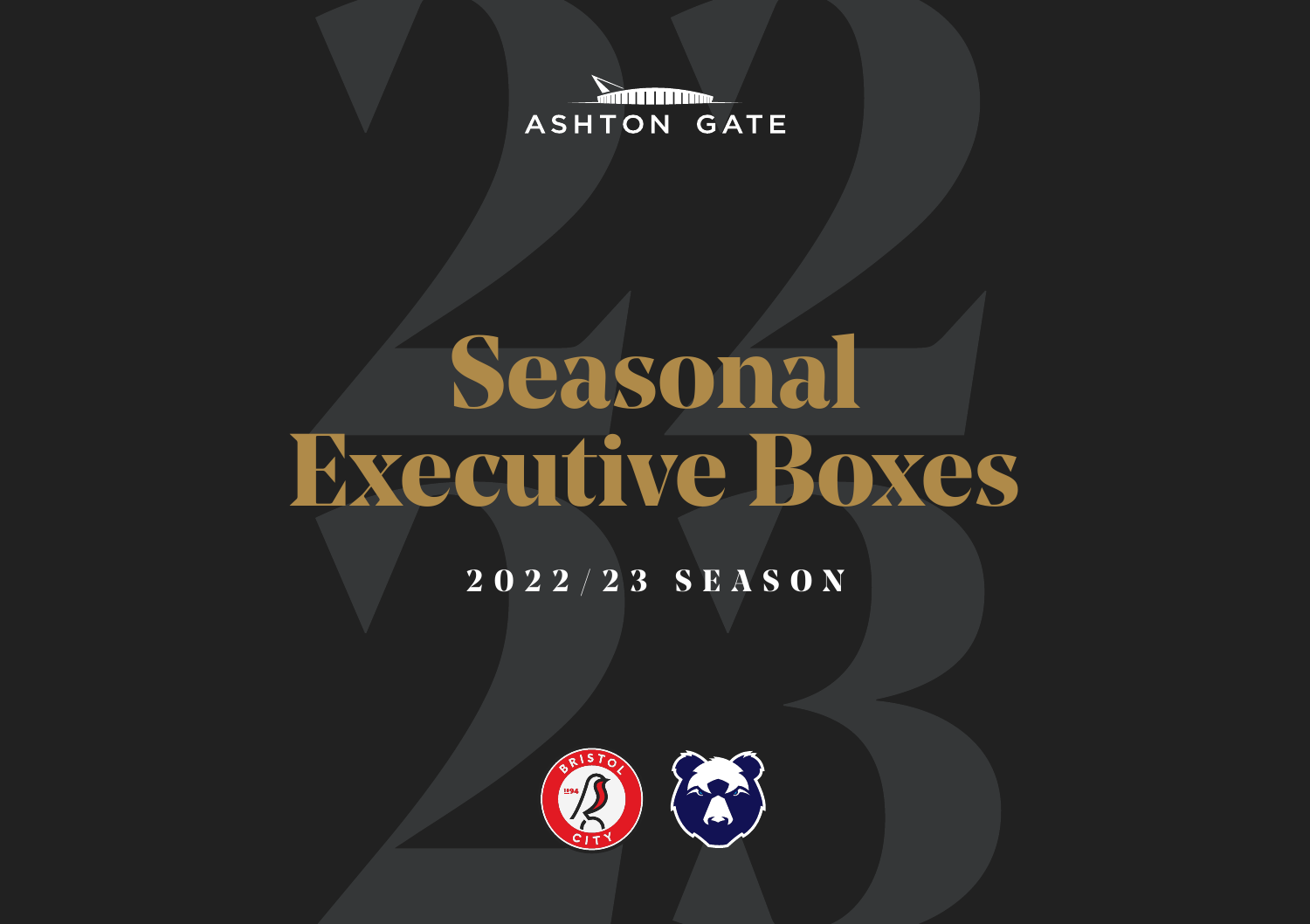## **EXECUTIVE BOX PACKAGES**

Our 18 Executive boxes are the height of matchday exclusivity and offer the perfect environment for business or pleasure. With seating for up to 12 quests, waited service, fine dining and a superb view from your very own private balcony. You can arrive through our dedicated entrance and enjoy pre match drinks in our spacious exclusive box member lounge away from the hustle and bustle of the busy concourse. This VIP package provides the ultimate matchday experience.



#### **hospitality@ashtongate.co.uk // 0117 963 0630**

\*Subject to terms & conditions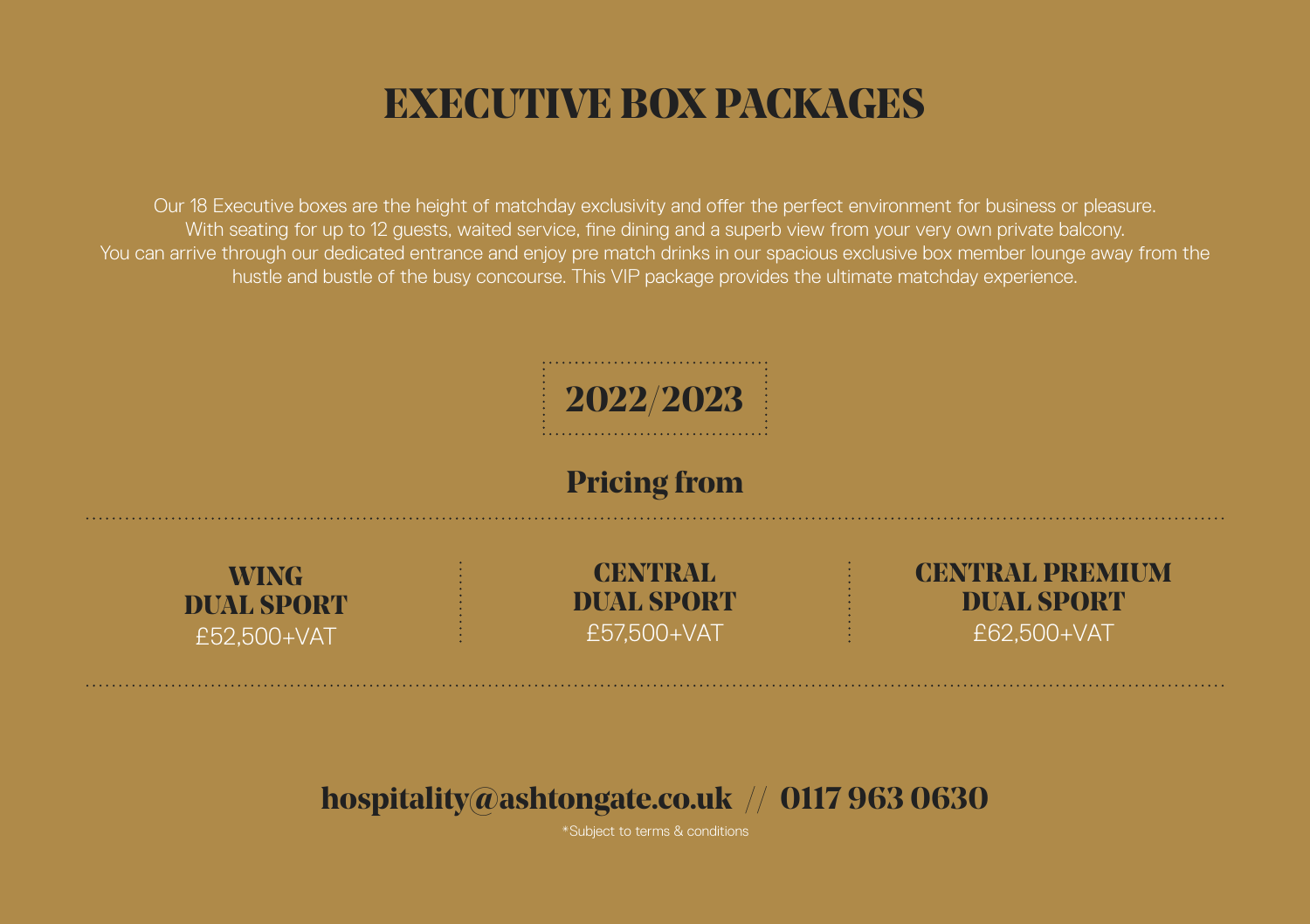### **BENEFITS**



#### **Additional benefits**

- Lansdown Club Membership
- 40 complimentary football/rugby/basketball tickets per season
- 15% discount on meeting room hire, store purchases, bar, concessions and Heineken Lounge hospitality
- **Example 2** Priority booking for cup games and concerts
- Use of the executive lounge on a non-matchday (Monday-Friday/8am-4pm)
- Use of your box on four occasions per year
- The ability to purchase Autumn International and Six Nations tickets\*
- Use of your box up to Quarter-Finals in all rugby and football cup games\*